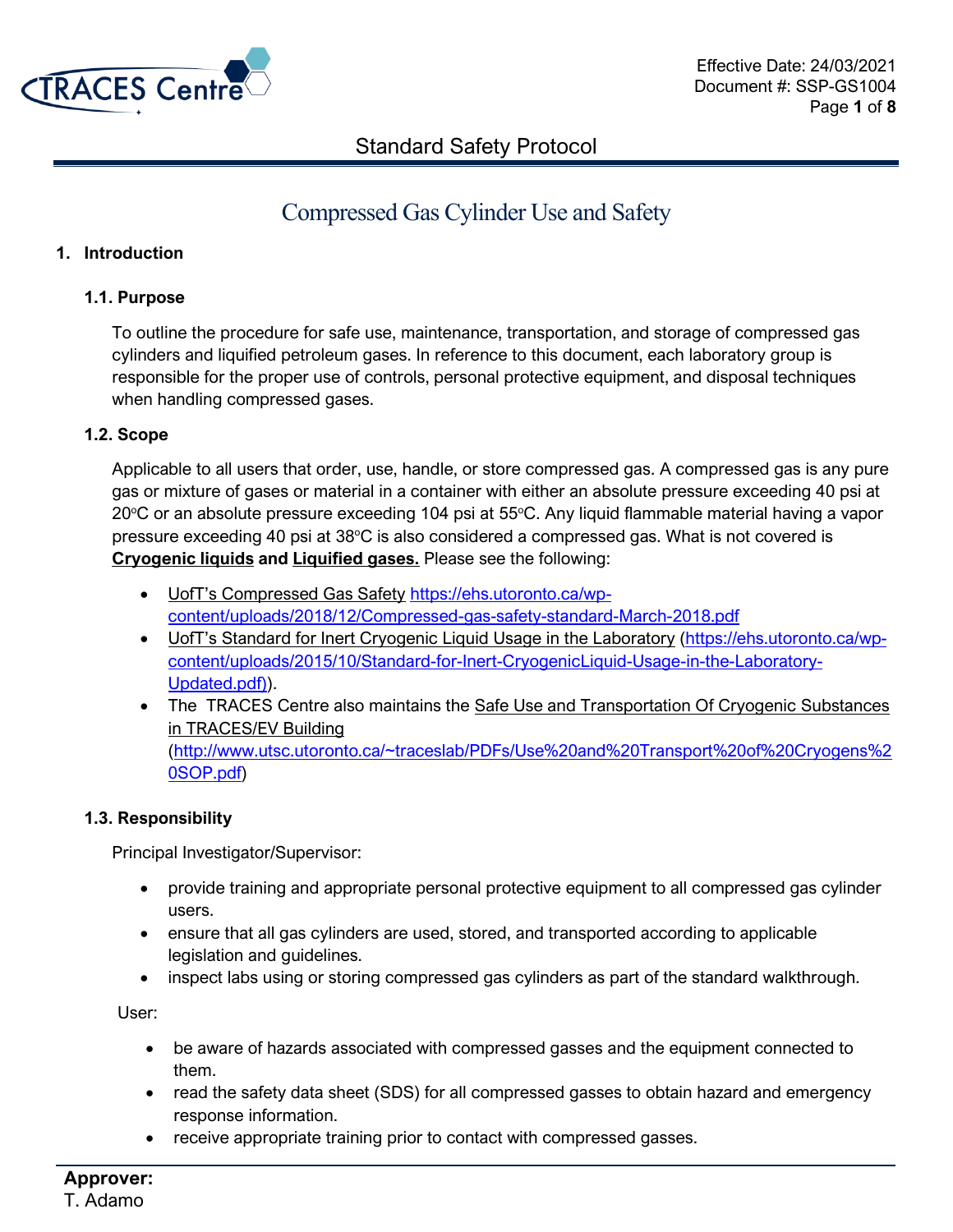

• follow procedures and wear the appropriate personal protective equipment provided.

### **1.4. Accountability**

Principal Investigator/Supervisor

#### **1.5. Emergency Contacts**

- Principal Investigator/Supervisor
- Emergency Fire/Police/Ambulance:911
- UofT Police:416-978-2222
- Scott Ballanytne : 416-287-7220
- EHS (UTSC): 416-208-5141

### **2. Referenced Documents**

- **2.1.** Ontario Fire Code O. Reg. 213/07, s.5.6
- **2.2.** <https://www.ccohs.ca/oshanswers/chemicals/compressed/compress.html>
- **2.3.** <https://industry.airliquide.us/regulator-maintenance>
- **2.4.** <https://ehs.utoronto.ca/wp-content/uploads/2018/12/Compressed-gas-safety-standard-March-2018.pdf>
- **2.5.** [https://ehs.umich.edu/wp-content/uploads/2016/03/Compressed\\_Gas\\_Use.pdf](https://ehs.umich.edu/wp-content/uploads/2016/03/Compressed_Gas_Use.pdf)
- **2.6.** CGA P-1, Safe Handling of Compressed Gases in Containers

### **3. Chemicals & Supplies**

- **3.1.** Properly operating cylinder cart (with safety straps).
- **3.2.** Cylinder harness (at the point of use & storage).
- **3.3.** Appropriate regulator with CGA fitting (Figure 1).
- **3.4.** 15cm adjustable wrench or CGA universal cylinder wrench.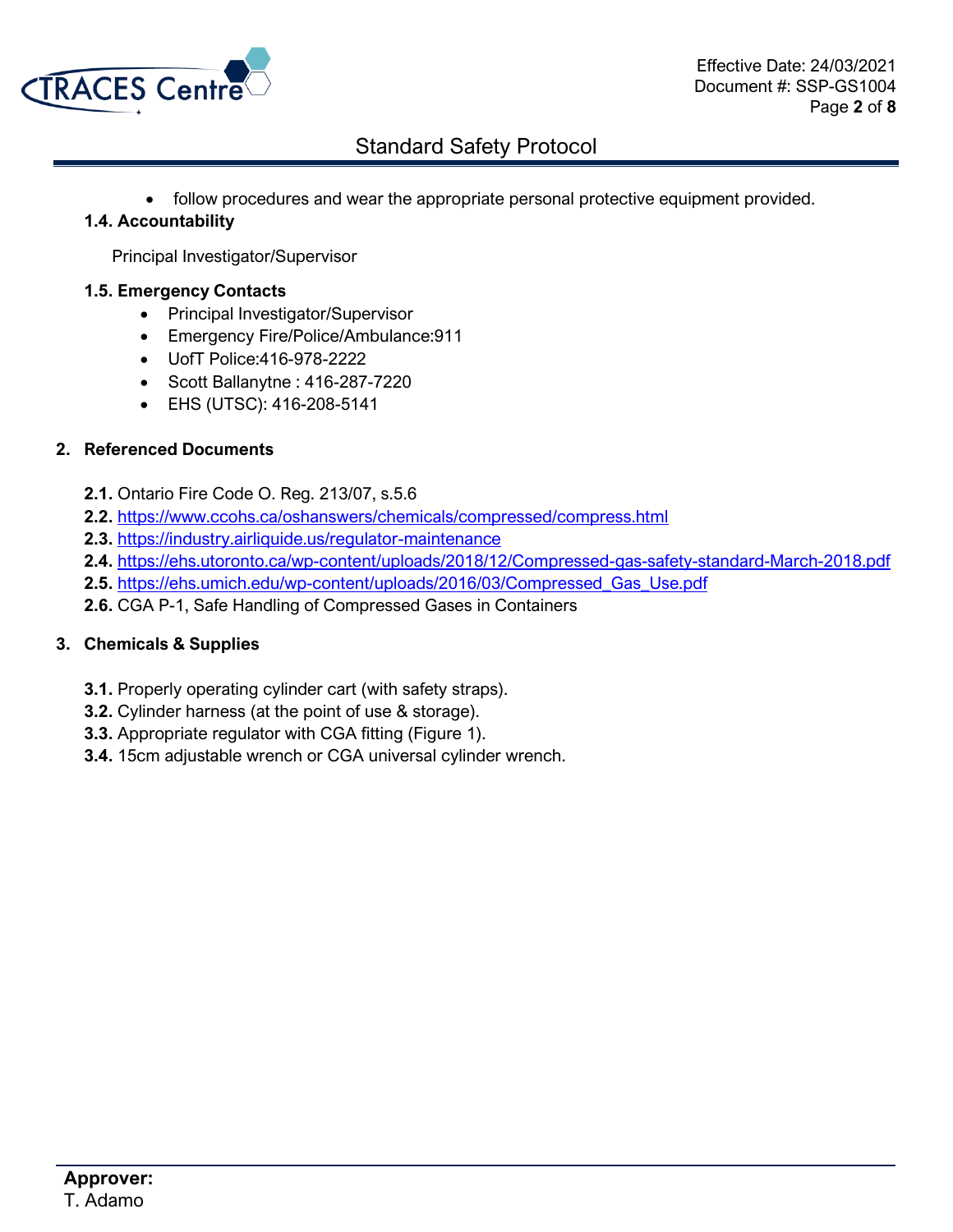



## **4. Personal Protective Equipment**

- **4.1.** Laboratory Coat/Jacket
- **4.2.** Safety Glasses
- **4.3.** Appropriate closed toe footwear

## **5. Safety concerns**

### **5.1. Cylinder Safety**

• All compressed gases are under pressure and a great deal of potential energy is contained within the walls of each cylinder. This danger stores a potential rocket or bomb if the pressure is released through rupture of the valve or container failure.

## **5.2. Chemical Safety**

- Read and become acquainted with the SDS of all the gases you will be using/transporting.
- **Compressed gases may be toxic, flammable, or explosive – check the SDS for more information.** All safety procedures must be met before, during and after use of the compressed gas cylinder in the laboratory. Section 6: Compressed Gas Hazards, provides the user with basic hazards associated with compressed gases.
- Propane (Liquefied Petroleum Gases) cylinders may not be stored or used indoors in a lab with the exception noted under Ontario Fire Code s.6.7.3.

## **5.3. Warning Signs (**NOT FOR Transportation outside of the building**)**

• **Pictogram of Gas Cylinder (Gas under pressure)**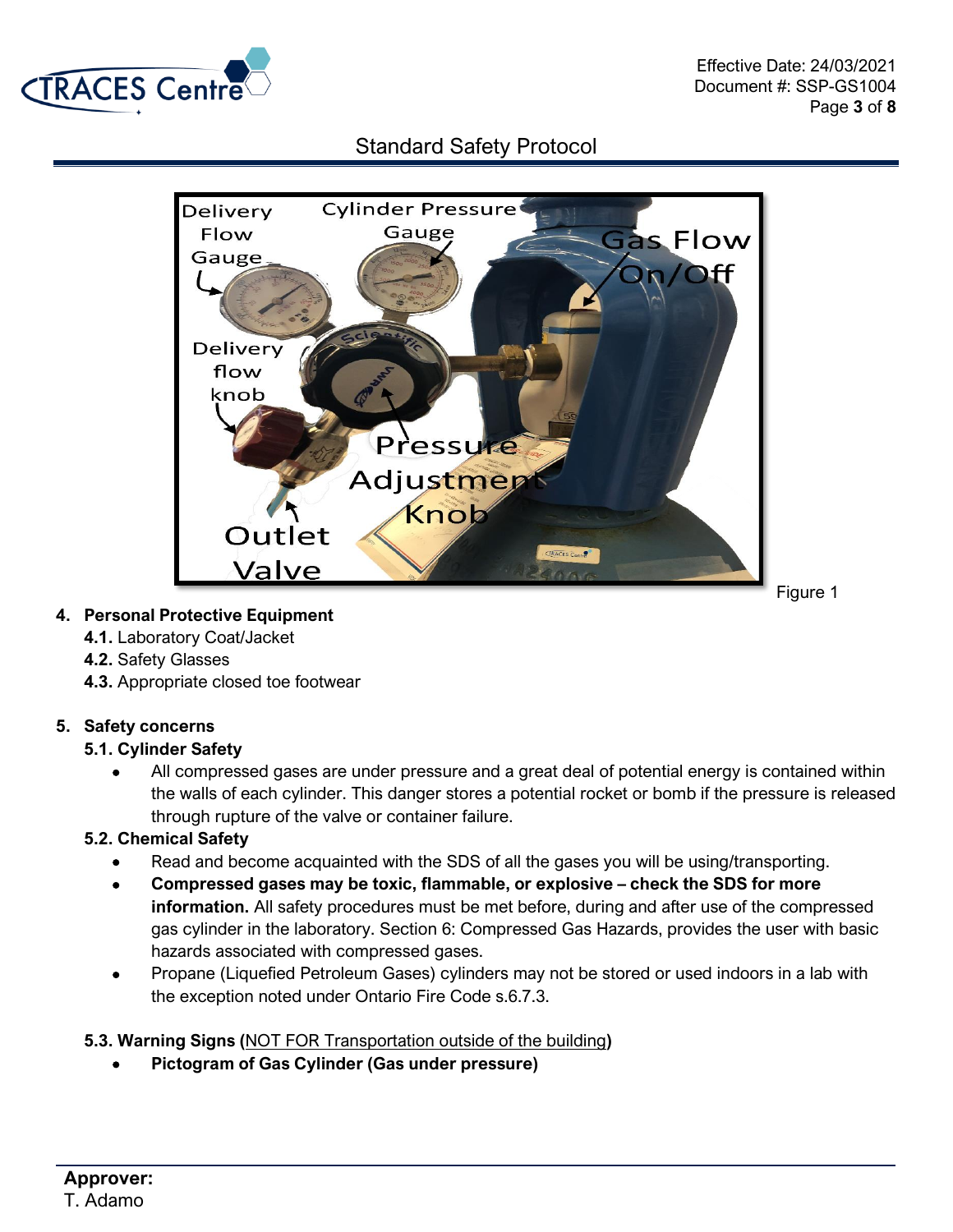



## **6. Compressed Gas Hazards**

## **6.1. Fire and Explosion Hazards**

## • **Flammable Gas**

- Fire and explosion may occur when gas concentration is within the flammable or explosive range in the presence of an ignition source or when the auto-ignition temperature is reached. MUST BE KEPT AWAY FROM Oxidizing Gases.
	- **6.1...1.** Examples: Acetylene, Hydrogen, Methane.

## • **Oxidizing Gas**

- Gas can react rapidly and violently with combustible materials and result in fire and explosion when mixed with oxygen at or above atmospheric concentrations. MUST BE KEPT AWAY FROM Flammable Gases.
	- **6.1...1.** Examples: Oxygen, Nitrous Oxide, Xenon.

## • **Reactive Gas**

- When exposed to slight temperature or pressure increases, or mechanical shock, these can readily undergo certain types of chemical reactions such as polymerization or decomposition leading to fire or explosion.
	- **6.1...1.** Examples: Vinyl Chloride, 1,3 Butadiene, Acetylene.

## **6.2. Health Hazards**

- **Inert Gas**
	- The largest group of gases. They will displace air thus reducing oxygen levels and can cause loss of consciousness or even death.
		- **6.2...1.** Examples: Nitrogen, Helium, Argon.
- **Toxic Gas**
	- These gases can cause various health problems (including death) upon inhalation, eye, or skin contact.
		- **6.2...1.** Examples: Hydrogen Sulphide, Suphur Dioxide, Silane.

## • **Corrosive Gas**

- Typically, the gas attacks and corrodes metals and in turn can destroy and burn body tissues on contact.
	- 6.2...1. Examples: Hydrogen Chloride, Ammonia

## **7. Compressed Gas Groupings**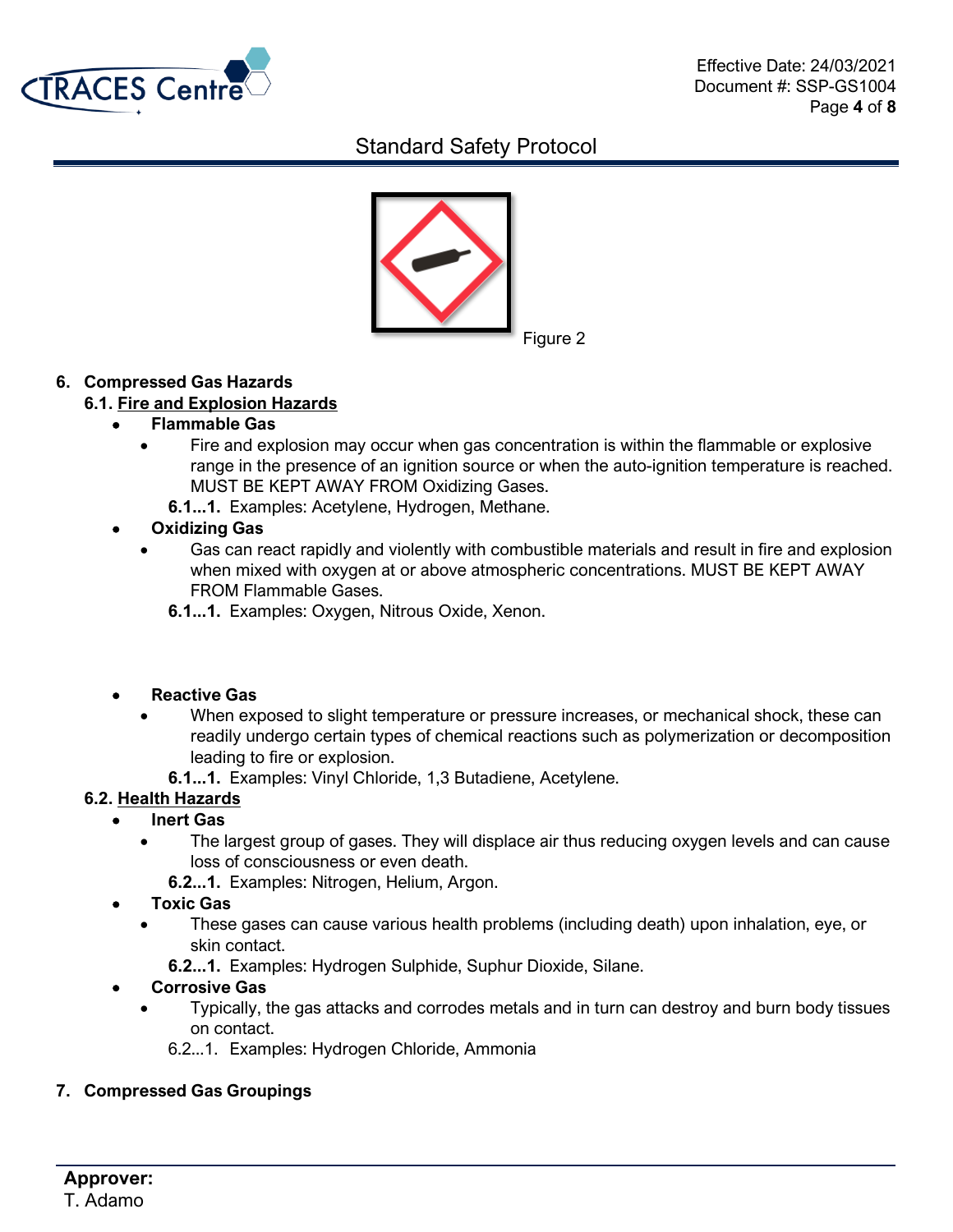

- Non-liquefied gases are also known as compressed, pressurized, or permanent gases. These gases do not become liquid when they are compressed at normal temperatures, even at very high pressures. Common examples of these are **oxygen, nitrogen, helium, and argon.**
- Liquefied gases are gases which can become liquids at normal temperatures when they are inside cylinders under pressure. They exist inside the cylinder in a liquid-vapour balance or equilibrium. Initially the cylinder is almost full of liquid, and gas fills the space above the liquid. As gas is removed from the cylinder, enough liquid evaporates to replace it, keeping the pressure in the cylinder constant. **Anhydrous ammonia, chlorine, propane, nitrous oxide and carbon dioxide** are examples of liquefied gases.
- Dissolved gases as gases dissolved in an inert material. **Acetylene** is the only common dissolved gas. Acetylene is chemically very unstable. Even at atmospheric pressure, acetylene gas can explode. Nevertheless, acetylene is routinely stored and used safely in cylinders at high pressures (up to 250 psig at 21°C). This is possible because acetylene cylinders are fully packed with an inert agamassan. The filler is saturated with acetone or other suitable solvent. When acetylene gas is added to the cylinder, the gas dissolves in the acetone. Acetylene in solution is stable.
- **8. Cylinder Transportation**
	- **All cylinder transportation is within the building. Transportation is permitted between adjacent buildings with an internal tunnel or internal bridge connection.**
	- **Elevator must be used in all cases (including lecture bottles).**
	- Make sure the valve protective cap of the gas cylinder is in place-or that the smart-top valve is closed. Never move a cylinder with the regulator attached.
	- Ensure the cylinder's content label matches the invoice and packing slip.
	- Use an appropriate compressed gas cylinder cart for transportation.







- Move cylinders individually onto the cart (in the upright position) avoid striking other objects. Place the cylinder on the cart in an upright position, do not roll or drag them. The cylinder must now be tightly secured with straps or chains (Figure 3).
- Lecture size or small compressed gas cylinders less than 3 inches in diameters and less than 20lbs can be hand carried.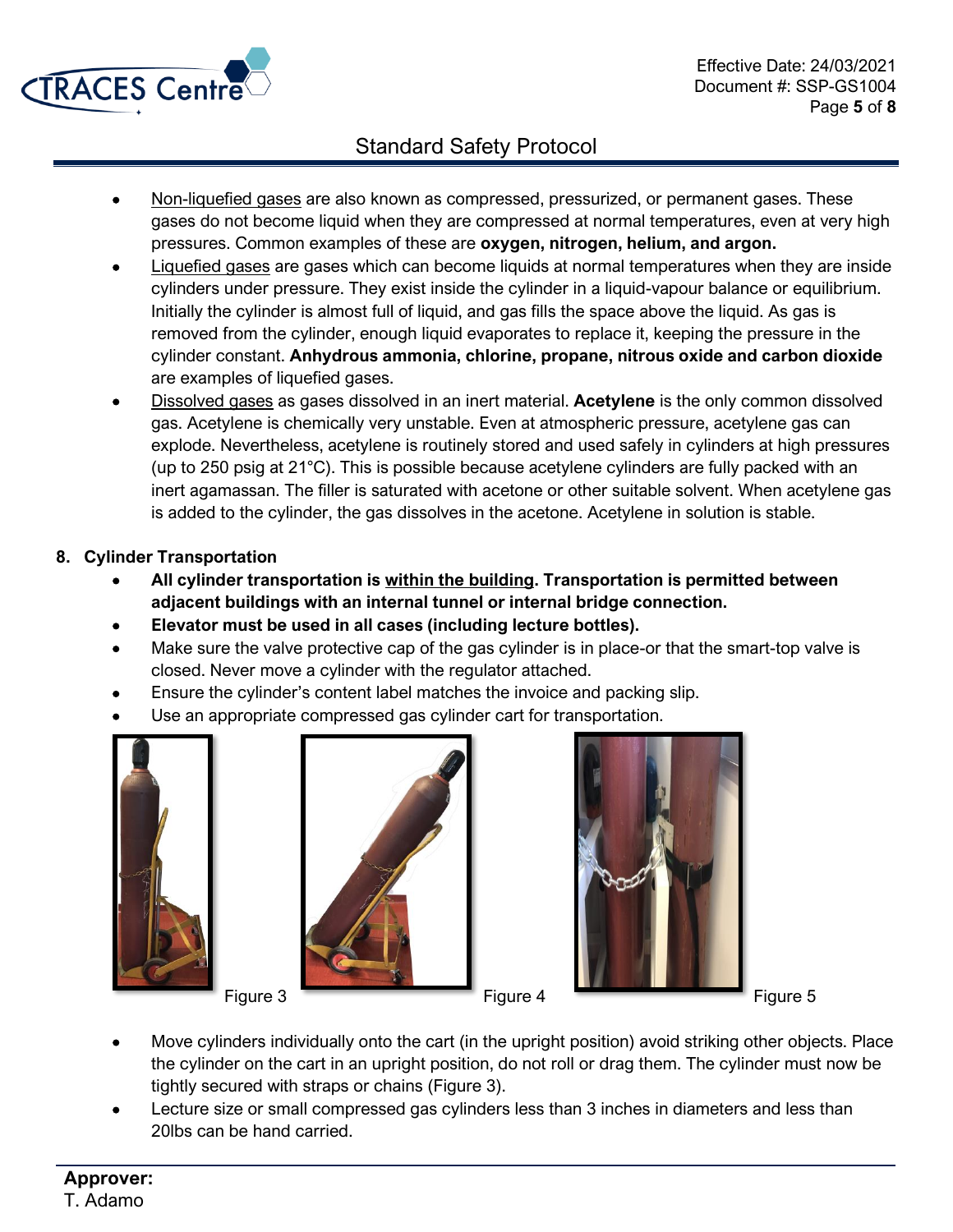

- While holding the cylinder, tilt the cylinder so that the rear wheels are touching the floor. It is now secure to transport the cylinder (Figure 4).
- Cylinder MUST BE SECURED WITH STRAPPING once in position at the storage or point of use area (Figure 5).

## **9. Cylinder Storage/Point of Use Area**

## **9.1. General Storage**

- Cylinders must be stored in dry, ventilated areas.
- Gas cylinders must be stored upright and capped when not in use to protect the valve from damage.
- Keep valves closed and cylinders capped when not in use. Use an appropriate pressure regulator. Use the cylinder valve to shut off the gas flow, not the regulator.
- Gas cylinders must be labelled.
- A cylinder should usually be strapped securely to an immovable object. Gas cylinders in use should be individually held in place.
- Cylinders must be kept away from fire; sparks and electricity, including intense sources of heat e.g. radiators, welding, and Bunsen flames. Ambient temperature should not exceed 52°C.

### **10. Regulator Use**

- **10.1. Before commencing connection to the regulator**
	- Ensure the gas cylinder contains the gas of interest and it is securely fastened.
	- Remove the valve protective cap. It may require some force to remove.
	- Ensure the appropriate gas regulator is available.
	- The appropriate tubing (chemically resistance, proper sizing, pressure sustainable) must be available to connect to the outlet valve/port.

## **10.2. Connecting the regulator to the cylinder**

- Please note that some gas nut tightens clockwise (helium, nitrogen, argon) and some have gash which denotes they tighten counterclockwise (hydrogen, methane, air).
- Teflon tape can be placed along the threads of the nut (Figure 6).
- Take the regulator in your hand and place the nut onto the nipple of the regulator, to ensure a tight seal. HAND TIGHTEN the nut as far as possible. the appropriate gas regulator is available.
- Once the regulator is secured tightly by hand, use the palm of the hand to firmly tap the wrench to secure an even tighter seal. When a dull metal thud sound is heard, similar to a muffled bell, then the regulator is attached properly (Figure 7).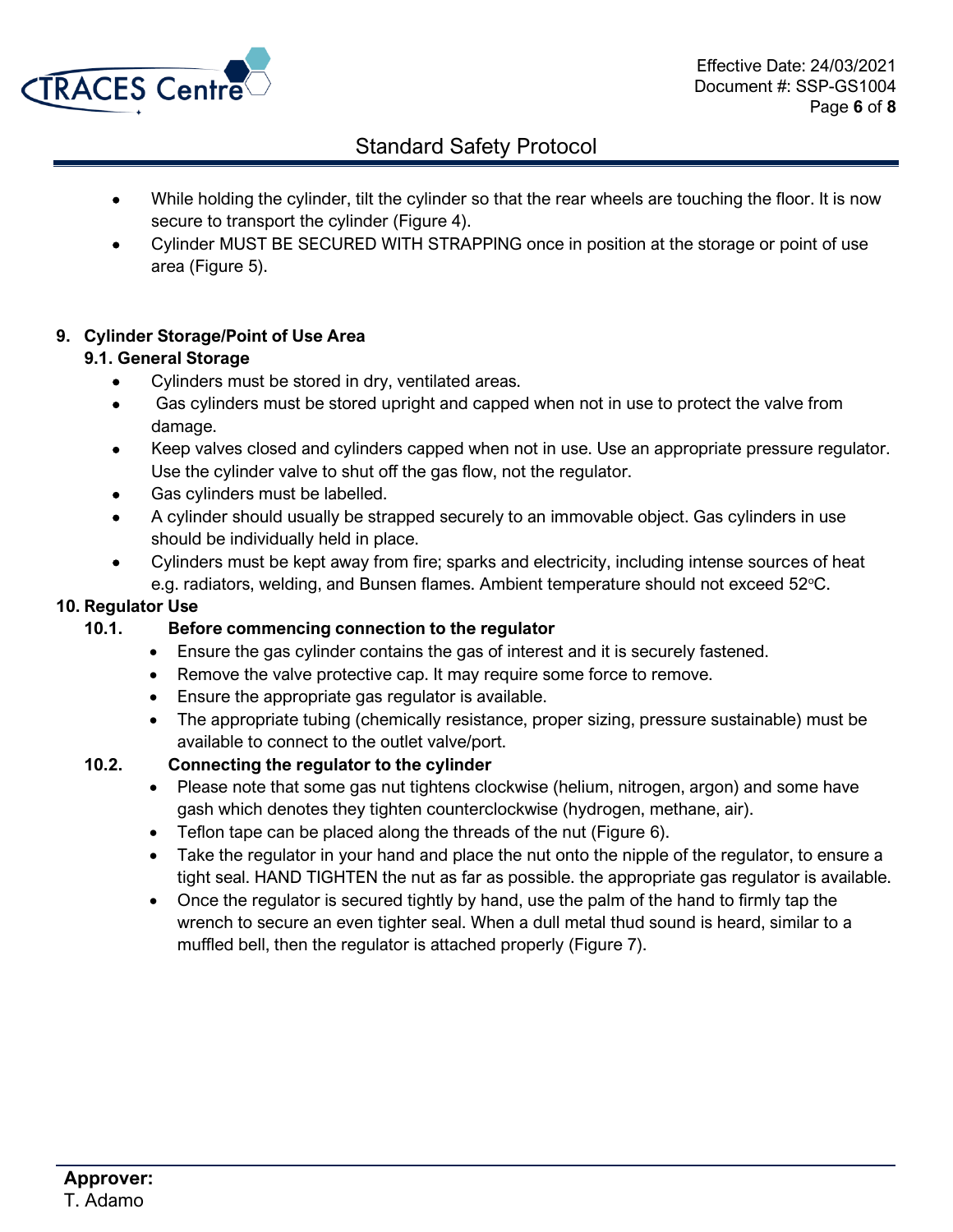





### **10.3. Connection from the regulator**

- Insert an equipment specific outlet valve to one (or more) of the outlet ports. Securely tighten the connection and check for leaks.
	- The outlet port should have an outlet valve to control the gas flow to your system.
	- Connections to the outlet valve can be quick-connect, hose bard and Swagelok (1/8",1/4").
	- Set up the appropriate tubing to the valve that will be able to sustain the pressure and chemical interaction with the gas.
		- 10.3...1.Consult the gas supplier or the equipment manufacture.
- Connect the tubing from the equipment to the outlet valve.

### **10.4. Operating the regulator**

- Two major types of regulators exist. Single stage and Dual Stage
	- Single stage is less accurate when reducing the source pressure down to the desired delivery pressure in one step.
	- Dual stage is more accurate in its ability to deliver a constant pressure, even with a decrease in inlet pressure.
- Turn on the flow of gas by turning the valve on the top of the gas cylinder counterclockwise in the direction of the arrows labeled "Open".
	- When using SmartTops ™, the flow of gas is 'opened' when raising the red valve at the top of the cylinder.
- The cylinder regulator has two pressure gauges. The gauge to the right will read the pressure remaining in the cylinder. This gauge will IMMEDIATELY become active.
- NOTE: In most cases the gas supplier only guarantees the purity of the gas in the cylinder so long cylinder pressure is above 500psi.
- The gauge to the left is the delivery pressure. This gauge should be set to the required delivery pressure by turning the pressure adjustment knob.
- Turn the delivery flow knob to "Open" and at this point the flow of gas should commence into the desired system.
	- In many cases the instrument/equipment must be operational to correctly 'fine tune' the delivery pressure.
- If the gas is not needed it should be turned off by closing the valve on the top of the gas cylinder clockwise in the direction of the arrows labeled "Close".